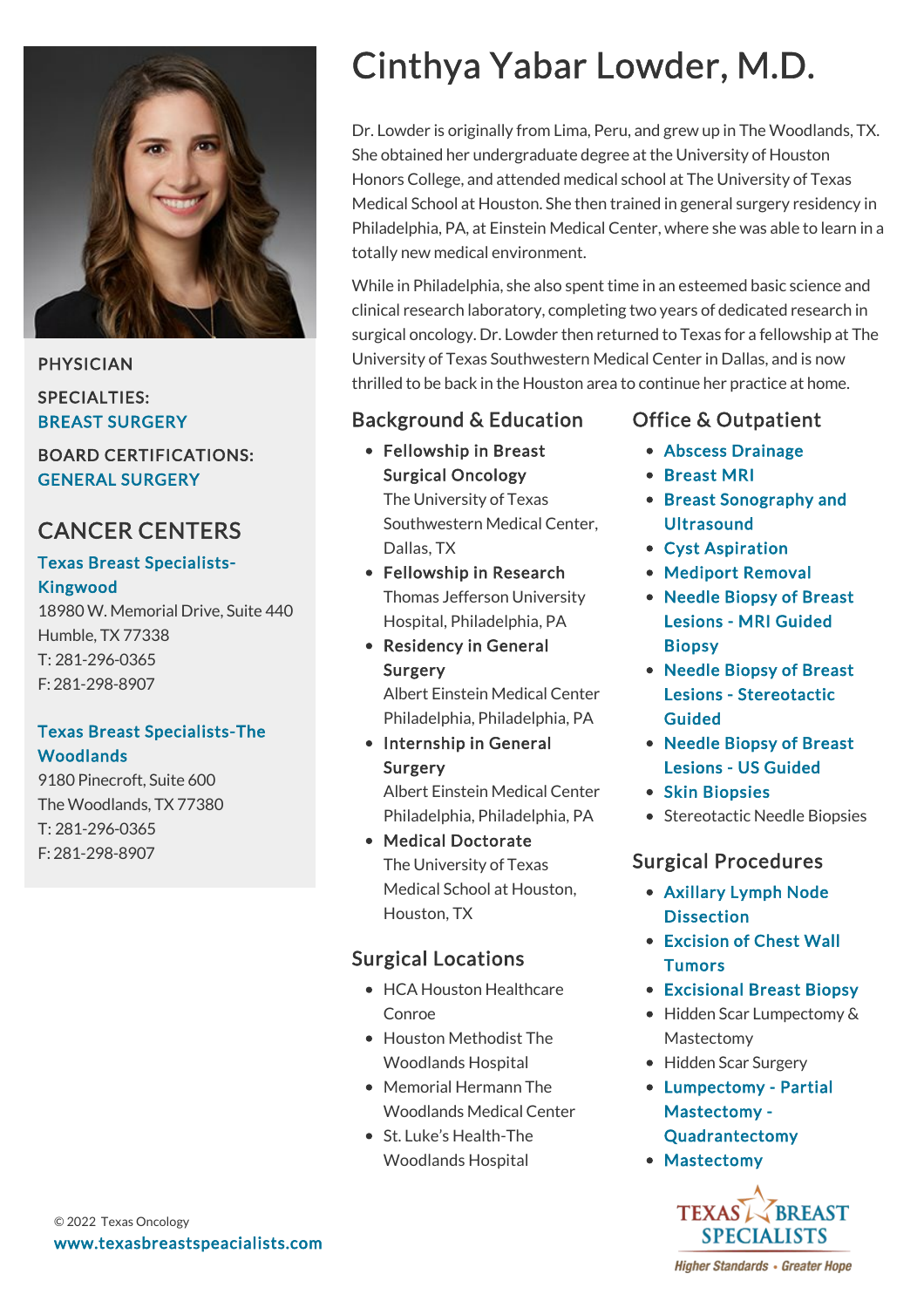#### Surgical Locations

• TOPS Surgical Specialty Hospital

#### Medical Practice

Einstein Medical Center Montgomery, Surgical Housestaff, East Norriton, PA (July 2015 – June 2017)

### Personal Information

When not spending time with her patients, Dr. Lowder's interests include traveling, listening to classical Peruvian waltzes, and is a self-proclaimed foodie. She is trained in classical ballet, plays the drums and classical piano, and enjoys spending time with her family and German Shepherd.

#### Surgical Procedures

- [Mediport Placement](https://www.texasbreastspecialists.com/procedures-services/surgical-procedures/mediport-placement)
- [Nipple Duct Excision](https://www.texasbreastspecialists.com/procedures-services/surgical-procedures/nipple-duct-excision)
- Nipple Sparing Mastectomy
- Oncoplastic Partial Mastectomy with Contralateral Mastopexy for Symmetry
- Oncoplastic Tissue Rearrangement
- Radical Excision of [Metastatic Lesions](https://www.texasbreastspecialists.com/procedures-services/surgical-procedures/radical-excision-of-metastatic-lesions)
- Radioactive and-or Reflector Guided Localized Excisional Biopsy
- [Reconstructive Surgery](https://www.texasbreastspecialists.com/procedures-services/surgical-procedures/reconstructive-surgery)
- [Sentinel Lymph Node](https://www.texasbreastspecialists.com/procedures-services/surgical-procedures/sentinel-lymph-node-biopsy) Biopsy
- [Wire Localization](https://www.texasbreastspecialists.com/procedures-services/surgical-procedures/wire-localization-excisional-biopsy) Excisional Biopsy

#### Accolades & Memberships

- Albert Einstein Medical Center Philadelphia, Chief Resident, Philadelphia, PA (2020)
- Albert Einstein Medical Center Philadelphia, Intern of the Year, Philadelphia, PA (2013 – 2014)
- Albert Einstein Society
- American College of Surgeons
- American Medical Association
- American Society of Breast **Surgeons**
- Association of Women Surgeons
- Enhanced Recovery After Surgery Society
- Society of Surgical Oncology
- The University of Texas Southwestern Medical Center, Surgery Research



**Higher Standards • Greater Hope**